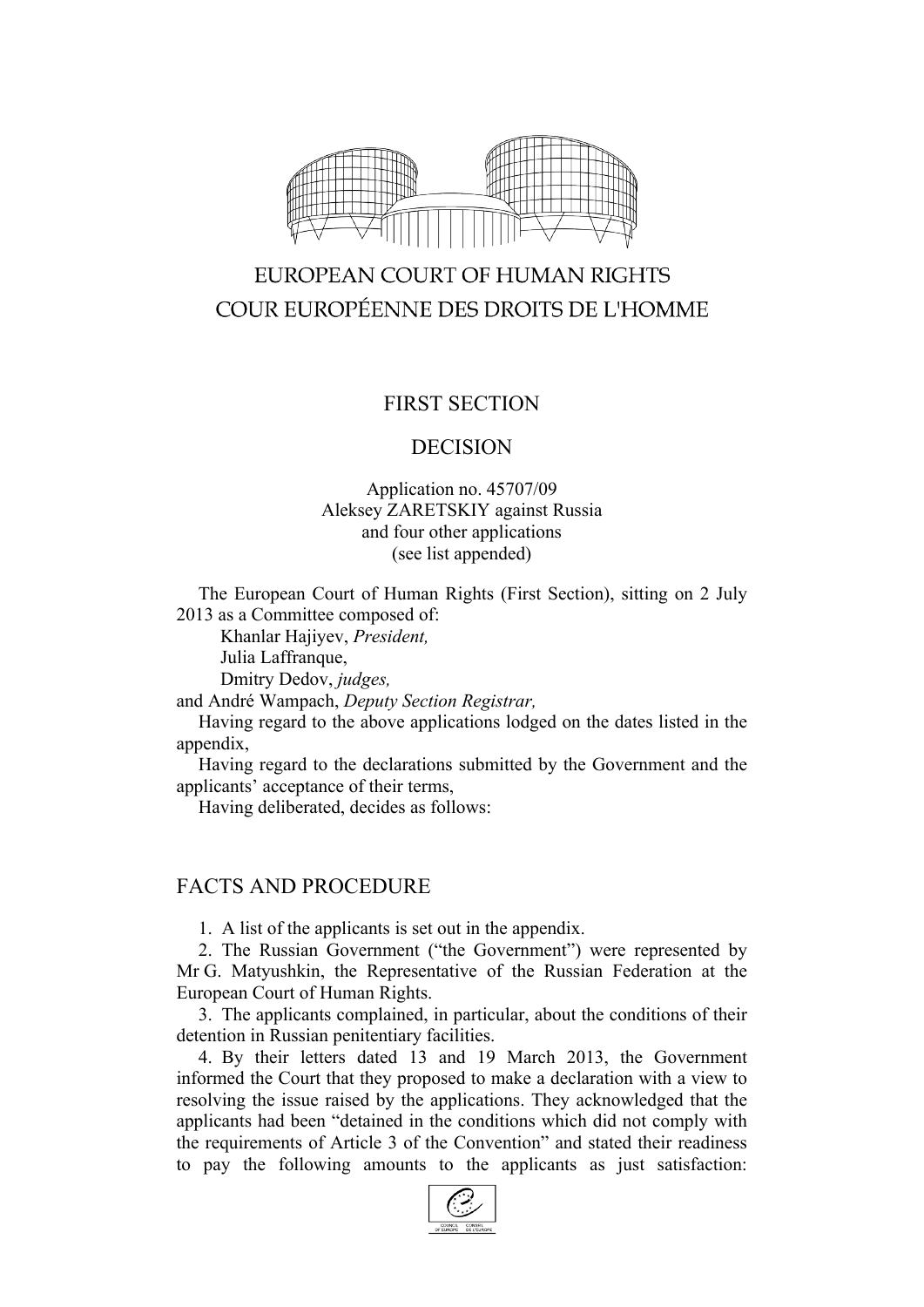5,125 euros (EUR) to Mr Zaretskiy, EUR 5,500 to Mr Dzhanayev, EUR 10,750 to Mr Pavlov, EUR 25,125 to Mr Polonskiy, and EUR 10,000 to Mr Sekretarev. The payment was to cover any pecuniary and nonpecuniary damage, together with any costs and expenses incurred, as well as any tax that may be chargeable. It would be effected within a period of three months from the date of notification of the decision taken by the Court. In the event of failure to pay within that period, the Government undertook to pay simple interest on it, from expiry of that period until settlement, at a rate equal to the marginal lending rate of the European Central Bank during the default period plus three percentage points. The payment would constitute the final resolution of the cases.

5. In their letters of 15 and 22 April and 2 and 7 May 2013, the applicants informed the Court that they agreed to the terms of the Government's declarations.

#### THE LAW

6. Having regard to the similarity of the main issues under the Convention in the above cases, the Court decides to join the applications and examine them in a single decision.

7. The Court considers that the applicants' agreement to the terms of the declarations made by the Government shall be considered as a friendly settlement between the parties (see *Cēsnieks v. Latvia* (dec.), no. 9278/06, § 34, 6 March 2012, and *Bakal and Others v. Turkey* (dec.), no. 8243/08, 5 June 2012).

8. The Court therefore takes note of the friendly settlement reached between the parties. It is satisfied that the settlement is based on respect for human rights as defined in the Convention and its Protocols and finds no reasons to justify a continued examination of the applications.

9. In view of the above, it is appropriate to strike the cases out of the list in accordance with Article 39 of the Convention.

For these reasons, the Court unanimously

*Decides* to join the applications,

*Decides* to strike the applications out of its list of cases in accordance with Article 39 of the Convention.

Deputy Registrar President

André Wampach Khanlar Hajiyev